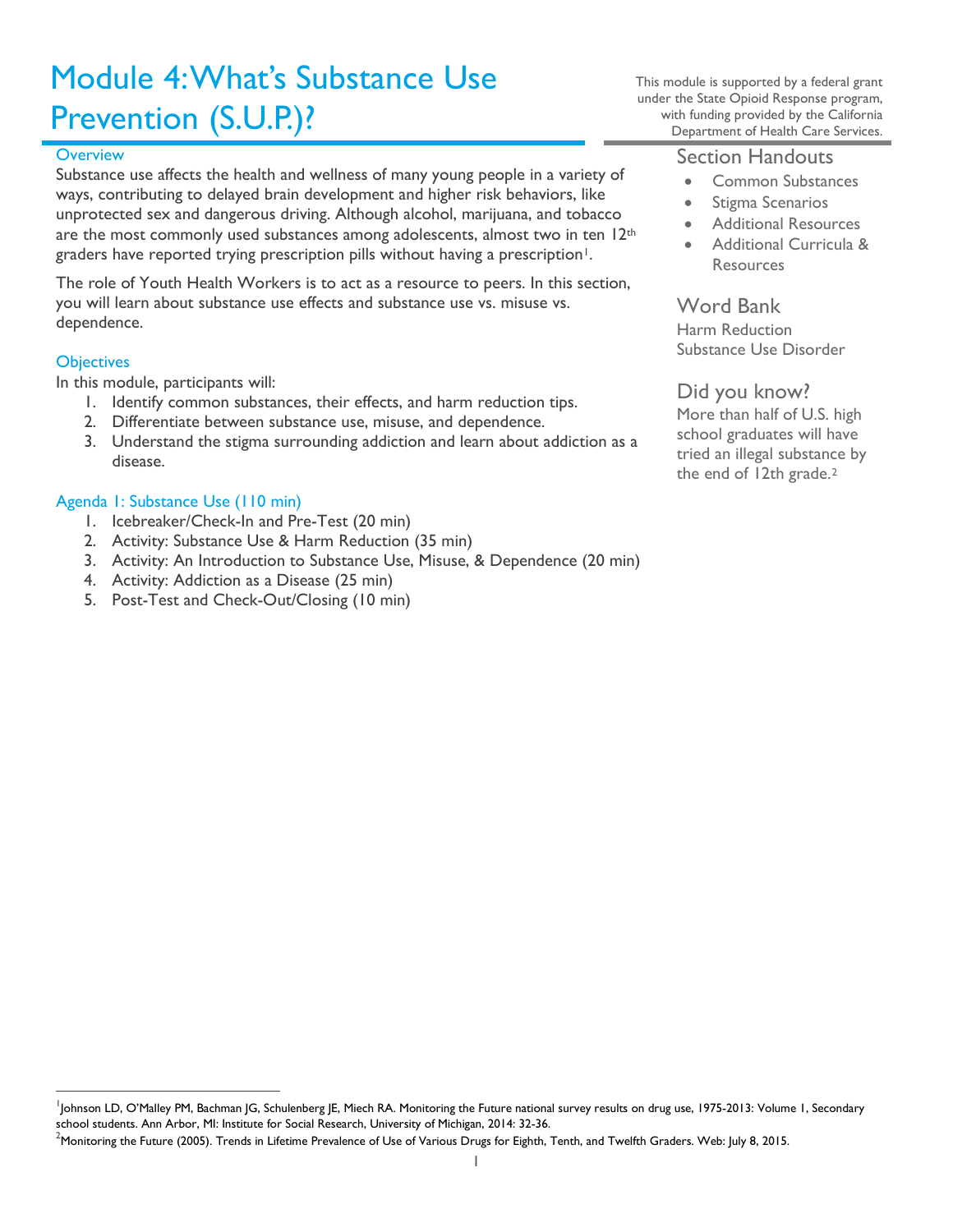# Agenda 1: Substance Use (110 min)

- 1. Icebreaker/Check-In and Pre-Test (20 min)
	- a. Share "Agenda 1: Substance Use" Pre-Test with students:<https://forms.gle/azXhqHhxuT1Dwipi7>
	- b. Say: "This is a pre-survey to see what participants already know about substance use prevention. You aren't putting your names on this survey and I won't even see your responses. The student ID is just to match the pre and post surveys to help learn about any changes in knowledge after completion of the What's S.U.P.? Module."
	- c. Think of an ice breaker or check-in question to ask participants.
	- d. After participants finish filling out the Agenda 1: Substance Use Pre-Test, conduct the ice breaker or go around the room and have participants answer the check-in question.
	- e. Establish community agreements and revisit them throughout the module. Agreements can include: respect, confidentiality, one mic, self-care, etc.
- 2. Activity: Substance Use & Harm Reduction (35 min)
- 3. Activity: An Introduction to Substance Use, Misuse, & Dependence (20 min)
- 4. Activity: Addiction as a Disease (25 min)
- 5. Post-Test and Check-Out/Closing (10 min)
	- a. Say: "We have learned about the difference between substance use, misuse, and dependence. We also covered addiction as a disease and how we can change the criminalization of drugs to a more effective approach such as offering support in the form of substance use programs or counseling."
	- b. Share "Agenda 1: Substance Use" Post-Test with students:<https://forms.gle/FXNBEzqjNJSSpw6W8>
	- c. Say: "This is a survey to see what participants have learned about substance use prevention. You aren't putting your names on this survey and I won't even see your responses. The student ID is just to match the pre and post surveys to help learn about any changes in knowledge after completion of the What's S.U.P.? Module."
	- d. Think of a brief check-out or closing activity.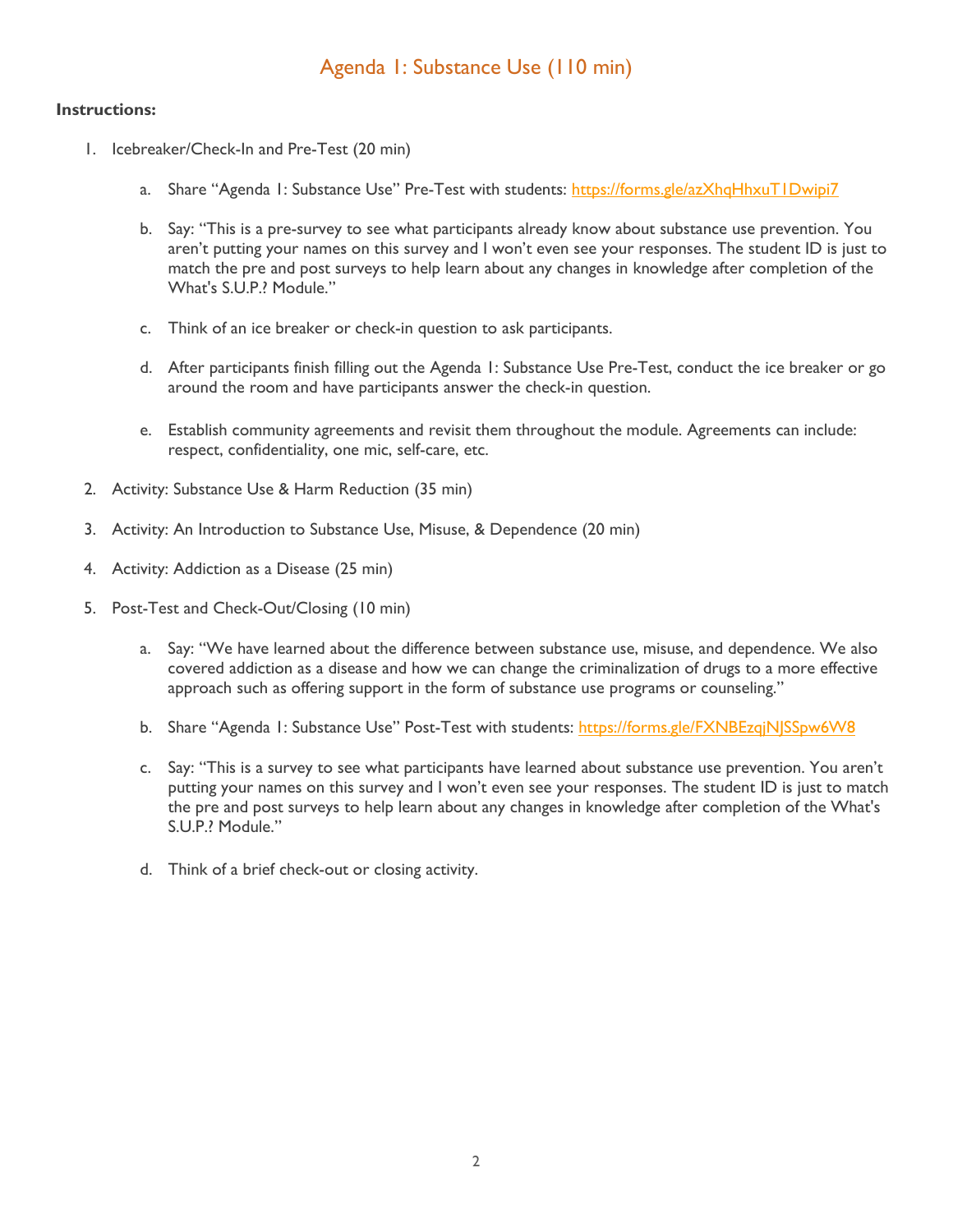# Activity: Substance Use & Harm Reduction (35 minutes)

#### **In this activity, participants will:**

- Identify common substances and their effects.
- Identify harm reduction tips for substance use.

You will need: Computer, internet, pdf of Handout 1

- 1. Say: "Drugs can also be called substances. There are various types of substances that are known by different names. It's important to be familiar with the common substances and the potentially harmful effects that they have on your mind and body from short-term and long-term use." *Facilitator's Note: For additional substance use resources, see Facilitator Handout 2.*
- 2. Say: "We are going to learn about substances through a game of Jeopardy."
- 3. Open "Substance Use Jeopardy Game": [https://jeopardylabs.com/play/substance-use-jeopardy-board.](https://jeopardylabs.com/play/substance-use-jeopardy-board) *Facilitator's Note: This is a web-based game customized for this activity. Clicking on any box will direct you to the corresponding question. As noted in the game, press the spacebar to show the correct answer and ESC to go back to the main game board. Please do not make edits to the game, as it will be used by other trainers.*
- 4. Say: "I will choose the first question, if you know the answer type "Buzz" in the chat. I will call on people in that order. Whoever is the first person to get the question right, gets the number of points that correspond to the question and they will get to choose the next question. You choose the category and the amount of points." *Facilitator's Note: If you would like you can split students into teams. If you have a prize to give away, or can give away participation points, that can help with student participation. To keep track of score, in the main menu you can opt to*  indicate the number of teams and edit team names. If students are playing individually, depending on the number of *students, you can choose to also customize the number of teams to the total number of individuals. This is also a great way to keep track of participation.*
- 5. *Facilitator's Note: For score tracking, you can click on the green [+] button to add points to specific teams/individuals. It will automatically add the amount of points for the latest question. For example, if the latest question answered is 300 points, when you click on the green [+] button, it will add 300 points to that team/individual. The red [-] button will also deduct the designated points. For customization of scoring, you are also able to manually edit the score.*
- 6. Explain the topics at the top. Say:
	- "Examples" will give you examples of the substance and you will have to guess the substance
	- "Also Known As" will give you other names the substance is known by and you will have to guess the substance
	- "Effects" will give you short-term or long-term side effects and you will have to guess what substance has those side effects. There is more than one answer for these questions.
	- "Addictive and/or Overdose" is a true or false question about a substance and whether or not it can cause addiction and/or overdose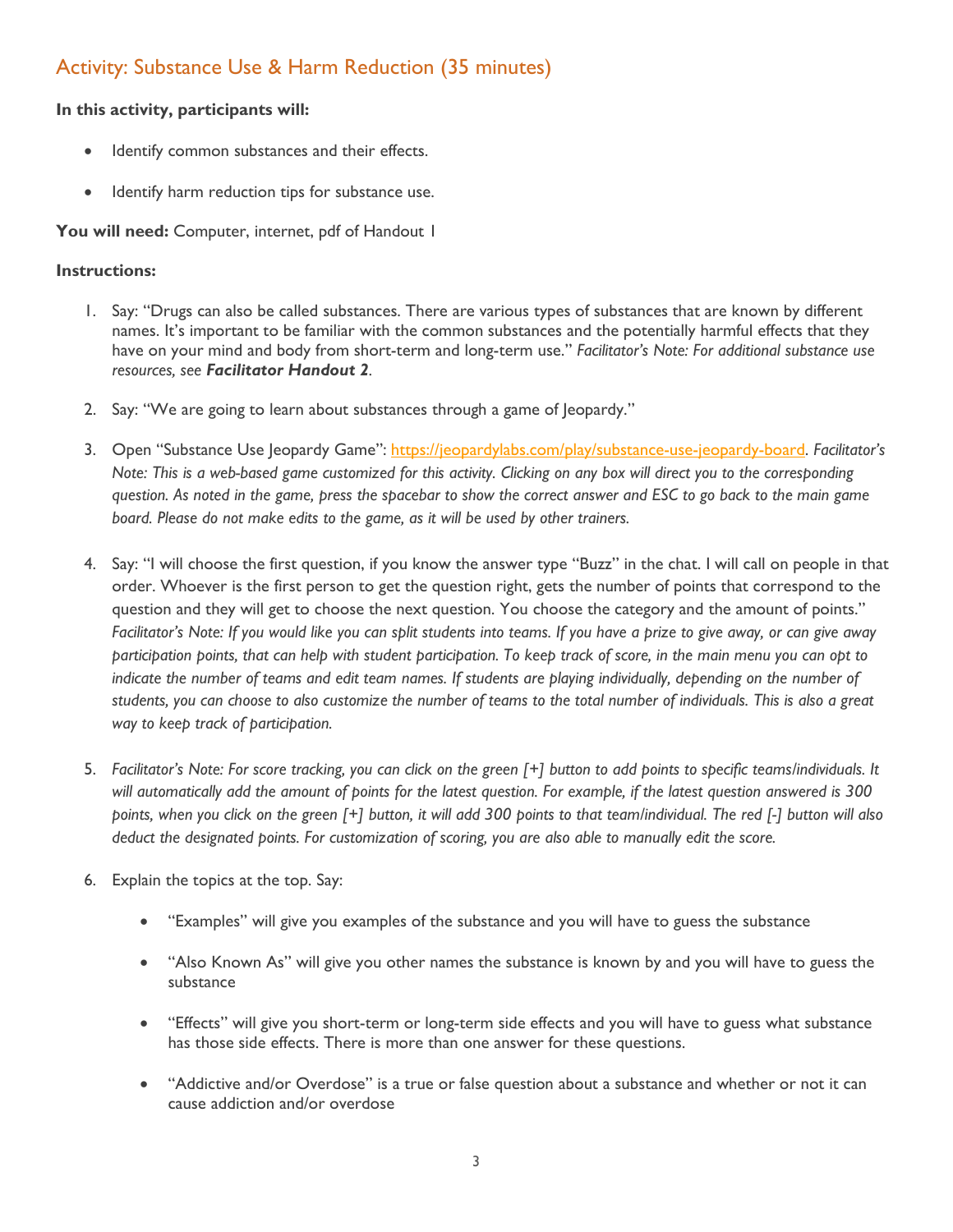- "**Harm Reduction**" is a set of practices and services aimed at reducing the negative effects of substance use. This section will ask you for an example of various harm reduction strategies.
- 7. Play the game!
- 8. Below are the questions and answers:
	- Examples
		- 1. Beer, wine, and liquor are examples of what substance? Alcohol
		- 2. Felt tip markers, spray paint, and whipped cream dispensers are examples of what substance? – Inhalants
		- 3. OxyContin, Vicodin, and Katian are examples of what substance? Opioids
		- 4. Membaral, Xanax, and Lunesta are examples of what substance? Prescription depressants
		- 5. Dexedrine, Adderall, and Ritalin are examples of what substance? Prescription stimulants
	- Also Known As
		- 1. Candy, Dex, and Lean are also known as what substance? Cough and cold medicines
		- 2. Blunt, Chronic, and Dank are also known as what substance? Marijuana
		- 3. Spice, Black Mamba, and K2 are also known as what substance? Synthetic Cannabinoids
		- 4. Ecstasy, Molly, and Adam are also known as what substance? MDMA
		- 5. Smokes, Goza, and E-cigs are also known as what substance? Tobacco/Nicotine
	- **Effects** 
		- 1. Loss of coordination is a short-term side effect of what substance? Possible answers: Alcohol, cough and cold medicines, inhalants, marijuana, prescription depressants
		- 2. Impaired decision-making/confusion are short-term side effects of what substance? Possible answers: Alcohol, inhalants, LSD, marijuana, synthetic cannabinoids, opioids, prescription depressants, stimulants
		- 3. Anxiety is a short-term side effect of what substance? Possible answers: LSD, marijuana, synthetic cannabinoids, stimulants
		- 4. Cancer is a long-term side effect of what substance? Possible answers: Alcohol, opioids, tobacco/nicotine
		- 5. Long-term mental health problems are side effects of what substance? Possible answers: LSD, marijuana, MDMA, opioids, stimulants, tobacco/nicotine
	- Addictive and/or Overdose
		- 1. T or F: A person can overdose on LSD True
		- 2. T or F: Opioids are addictive but a person cannot overdose or die from them False, opioids are addictive and a person can overdose or die from them
		- 3. T or F: Stimulants are addictive and a person can overdose or die from them True
		- 4. T or F: Marijuana is not addictive False, marijuana is addictive
		- 5. T or F: A person can overdose or die from alcohol but it is not addictive False, a person can overdose or die from alcohol and it is addictive
	- Harm Reduction
		- 1. What is one harm reduction strategy related to friends? Example: Make sure you are not alone and are with friends you trust
		- 2. What is one harm reduction strategy related to mixing? Example: Avoid mixing with alcohol or other substances
		- 3. What is one harm reduction strategy related to eating and drinking? Example: Eat before using and stay hydrated
		- 4. What is one harm reduction strategy related to source? Example: Know your source
		- 5. What is one harm reduction strategy related to transportation? Example: Do not drive or get in a car with someone who has been using substances
- 9. At the end of the game, share *Handout 1* with students. Say: "This handout has what we learned in the Jeopardy game and then some. One other thing that I would like to mention is, in 2014, California passed the "Yes Means Yes" law. This law states that in order to engage in sexual activity there needs to be verbal sober agreement. As we can see, many substances affect your thoughts and decision-making skills. Because of this,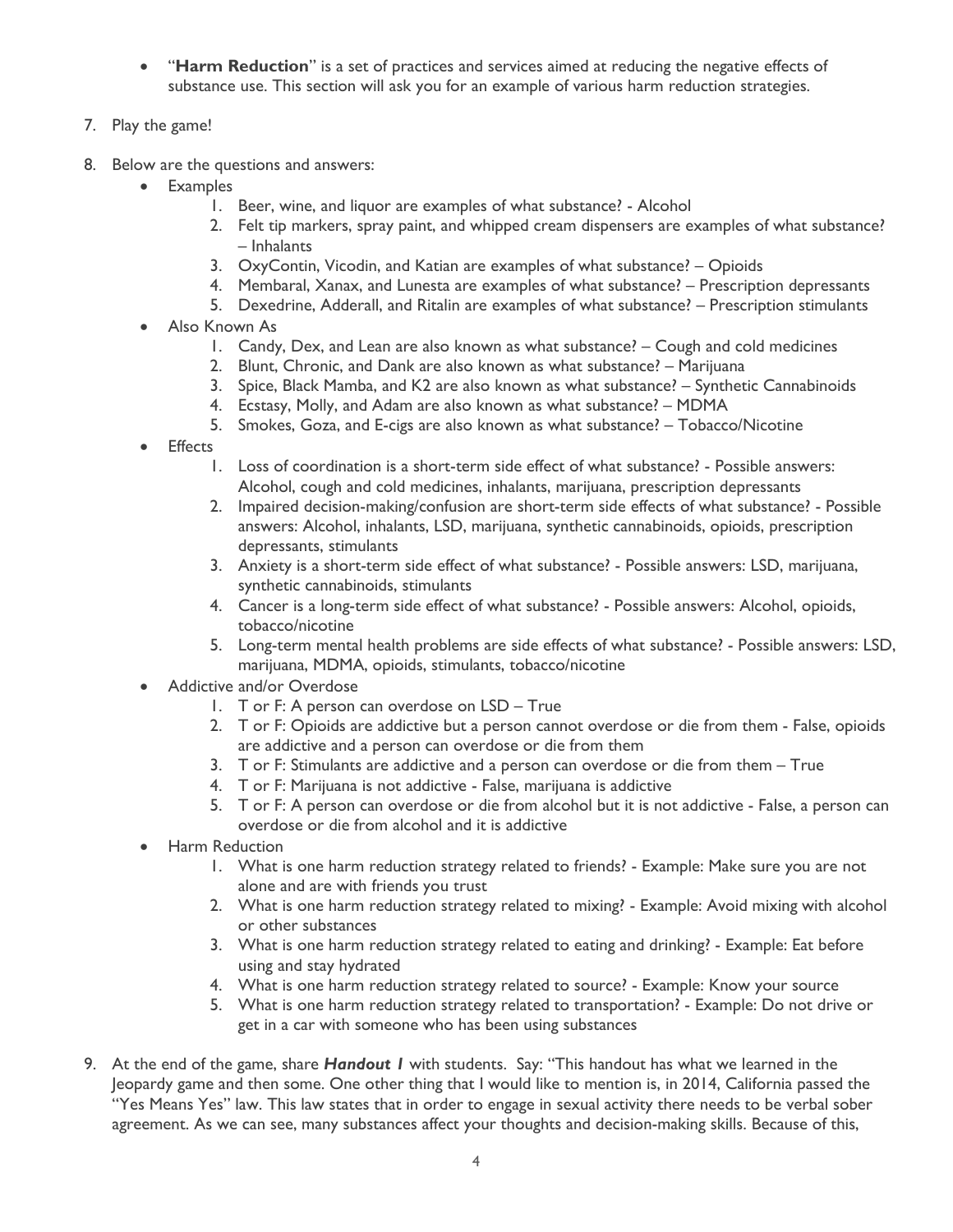anyone who is under the influence of substances cannot give consent. This means if someone says yes to sex while under the influence of substances it does not count as giving consent. At the same time, if both people are under the influence, neither person can give consent."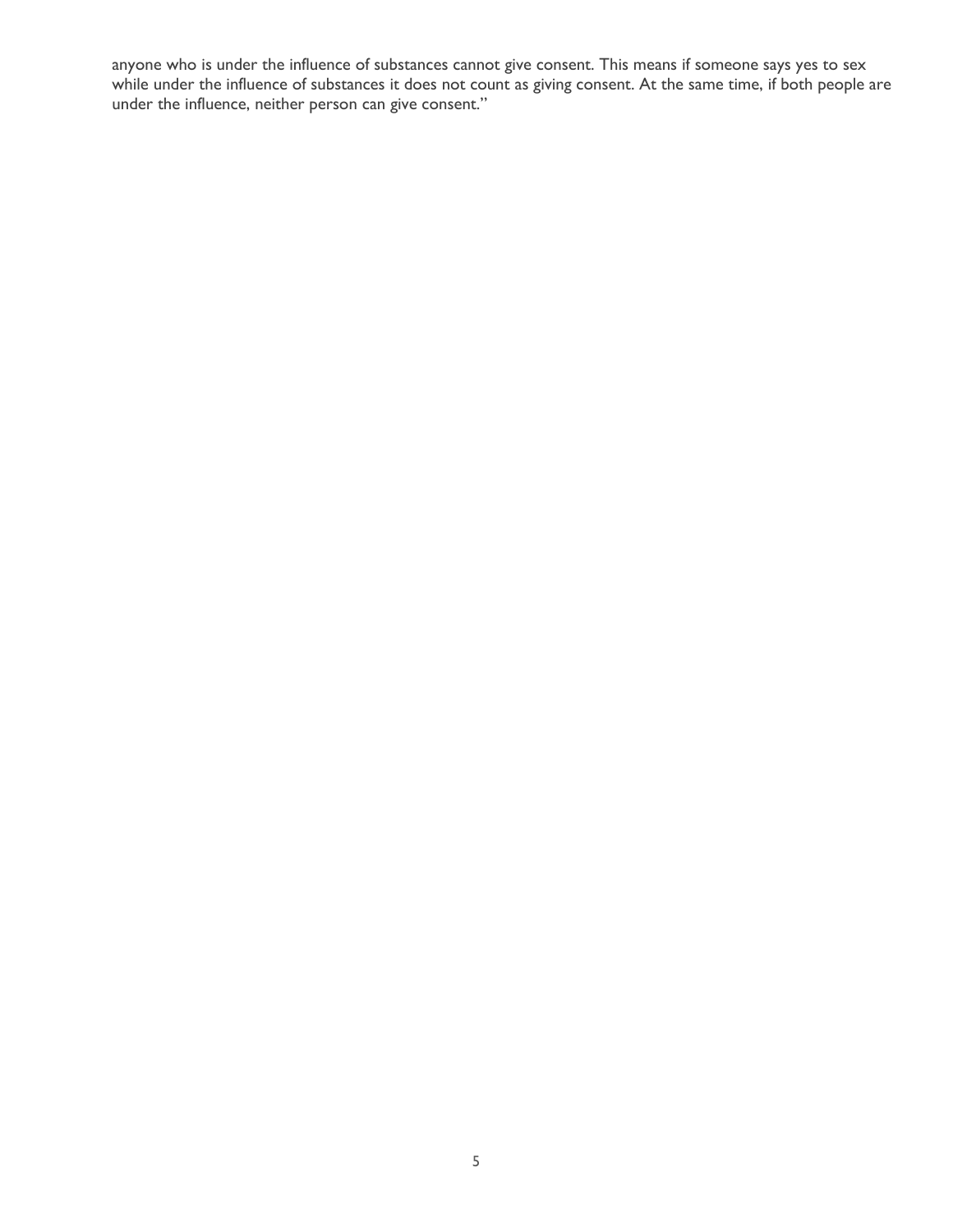# <span id="page-5-0"></span>Handout 1: Common Substances<sup>[3](#page-5-0)</sup>

| <b>Substances</b>                         | <b>Examples and Common Names</b>                                                                                                                                                                                                                                                                                                                                                                                    | <b>Effects</b>                                                                                                                                                                                                                                                                                                                                                                                                                                                                              | <b>Harm Reduction Tips</b>                                                                                                                                                                                                                                                                           |
|-------------------------------------------|---------------------------------------------------------------------------------------------------------------------------------------------------------------------------------------------------------------------------------------------------------------------------------------------------------------------------------------------------------------------------------------------------------------------|---------------------------------------------------------------------------------------------------------------------------------------------------------------------------------------------------------------------------------------------------------------------------------------------------------------------------------------------------------------------------------------------------------------------------------------------------------------------------------------------|------------------------------------------------------------------------------------------------------------------------------------------------------------------------------------------------------------------------------------------------------------------------------------------------------|
| <b>Alcohol</b>                            | Examples: beer, wine, and liquor<br>Also known as: 40s, Booze, Brew, Drank,<br>Juice, Liquid Confidence, and Sauce                                                                                                                                                                                                                                                                                                  | Short-Term Effects: Affects decision making, increases<br>injuries and risky behavior, loss of coordination, slowed<br>reflexes, slowed breathing, slurred speech, blurred vision,<br>and memory problems<br>Long-Term Effects: Permanently affects information<br>processing and learning, irregular heartbeat, stroke, high<br>blood pressure, deterioration of the liver, brain damage, and<br>mouth/throat/liver/breast cancer<br><b>⊠</b> Addictive<br>$\boxtimes$ Can overdose or die | • Don't drink alone<br>· Pace yourself<br>· Avoid mixing with other<br>substances<br>· Don't drink on an empty<br>stomach<br>• Stay hydrated<br>• Reduce dosage and<br>frequency<br>· Give car keys to<br>someone else before you<br>start drinking                                                  |
| <b>Cough and Cold</b><br><b>Medicines</b> | Examples: Dextromethorphan (DXM)<br>cough syrup, tablets, and gel capsules<br>Promethazine-codeine cough syrup<br>Also known as: Candy, Dex, Drank, Lean,<br>Robo, Robotripping, Skittles, Triple C,<br>Tussin, and Velvet                                                                                                                                                                                          | Short-Term Effects: Loss of coordination, numbness, nausea,<br>increased blood pressure, increased heart rate, vision<br>changes, slurred speech, and feeling very excited<br>Long-Term Effects: Unknown<br><b>⊠</b> Addictive<br>$\boxtimes$ Can overdose or die                                                                                                                                                                                                                           | • Be with friends you trust<br>· Pace yourself<br>. Do not mix with alcohol<br>• Reduce dosage and<br>frequency                                                                                                                                                                                      |
| <b>Inhalants</b>                          | Examples:<br>Solvents: paint thinner, nail polish<br>remover, degreaser, gasoline, felt tip<br>markers, glue<br>Aerosols: spray paint, hair spray,<br>deodorant spray, vegetable oil sprays<br>Gases: butane lighters, propane tanks,<br>whipped cream dispensers, nitrous oxide<br>Nitrites: amyl, butyl, and cyclohexyl<br>Also known as: Bold (nitrites), Laughing<br>Gas (nitrous oxide), Poppers (amyl nitrite | Varies by chemical<br>Short-Term Effects: Dizziness, nausea, slurred speech,<br>vomiting, confusion, lack of coordination, skin irritation,<br>headache, and sudden death<br>Long-Term Effects: Brain and liver damage, lung and kidney<br>impairment, increased heart rate, spasms, bone marrow<br>damage, hearing and vision loss, and weakened immune<br>system. Nervous system damage can also cause immediate<br>death from heart failure or lack of oxygen.                           | • Be with friends you trust<br>· Pace yourself<br>· Get fresh air<br>• Avoid mixing with<br>stimulants like<br>nicotine/tobacco, caffeine,<br>or other substances<br>because it puts too much<br>strain on your heart<br>· Inhalants are highly<br>flammable. Keep away<br>from cigarettes, candles, |

 <sup>3</sup> Adapted from: National Institute on Drug Abuse for Teens. *Drug Facts*. Web: February 6, 2020; Health Initiative for Youth. (2002). Substance Use Drug Chart.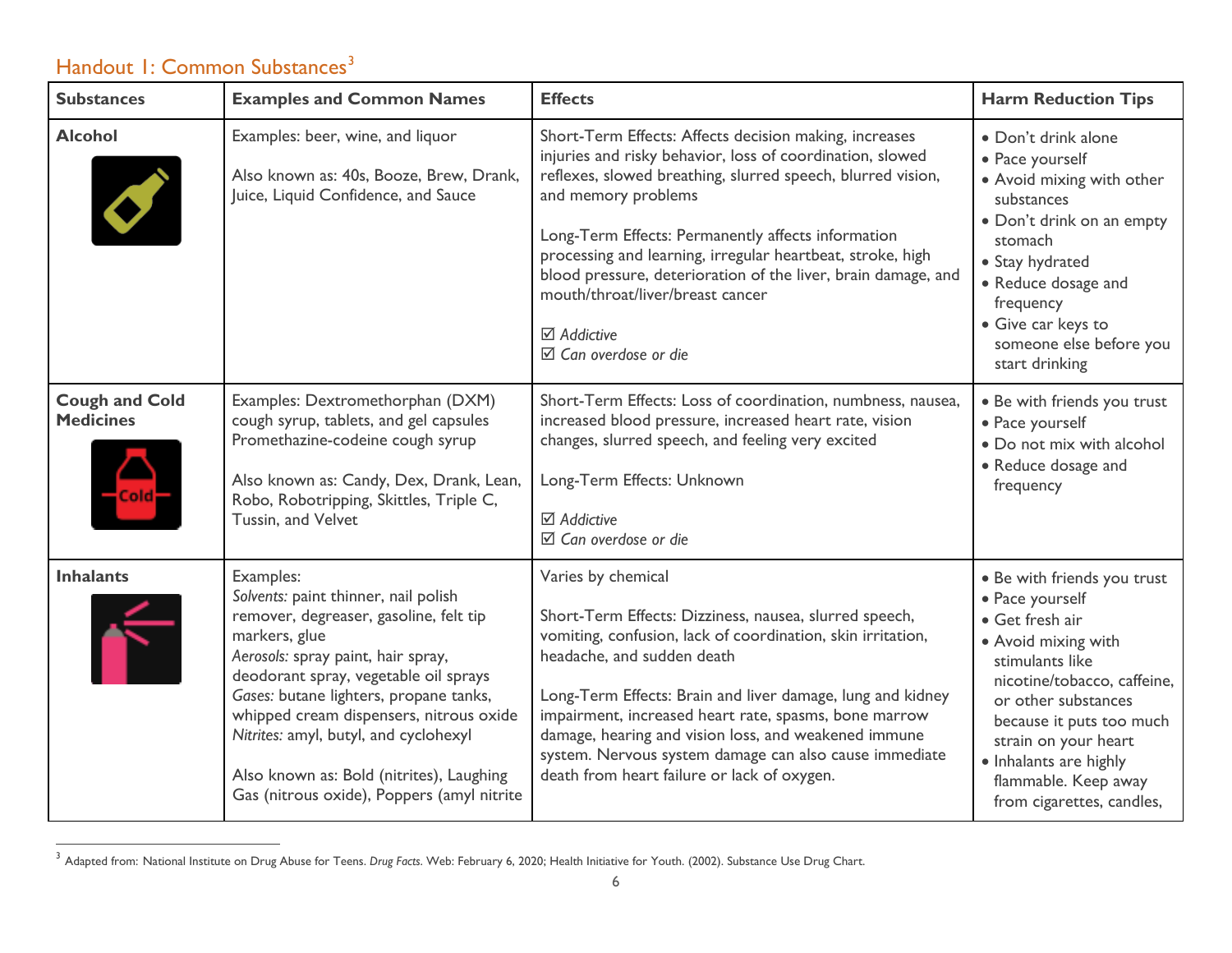|            | and butyl nitrite), Rush (nitrites),<br>Snappers (amyl nitrite), and Whippets<br>(fluorinated hydrocarbons)                                                                                              | $\Box$ Addictive<br>$\boxtimes$ Can overdose or die                                                                                                                                                                                                                                                                                                                                                                                                                                                                                                      | and lighters.<br>• Avoid using balloons to<br>inhale substances<br>• Nitrous oxide is a safer<br>alternative to using<br>computer dusters,<br>gasoline, or butane                                                                 |
|------------|----------------------------------------------------------------------------------------------------------------------------------------------------------------------------------------------------------|----------------------------------------------------------------------------------------------------------------------------------------------------------------------------------------------------------------------------------------------------------------------------------------------------------------------------------------------------------------------------------------------------------------------------------------------------------------------------------------------------------------------------------------------------------|-----------------------------------------------------------------------------------------------------------------------------------------------------------------------------------------------------------------------------------|
| <b>LSD</b> | Also known as: Acid, Blotter, Blue<br>Heaven, Cubes, L, Microdot, and Yellow<br>Sunshine                                                                                                                 | Short-Term Effects: Rapid emotional swings, distortion of a<br>person's ability to recognize reality and think rationally,<br>dilated pupils, higher body temperature, increased blood<br>pressure, increased heart rate, loss of appetite, sweating, dry<br>mouth, nausea, dizziness, stomach pains, anxiety, paranoia,<br>panic, and tremors<br>Long-Term Effects: Frightening flashbacks, disorganized<br>thinking, paranoia, and mood swings<br>$\Box$ Addictive<br>$\boxtimes$ Can overdose, but unlikely to be fatal                               | • Be with friends you trust<br>• Pace yourself<br>• Avoid mixing with other<br>substances<br>• Know your source                                                                                                                   |
| Marijuana  | Also known as: Cannabis, Blunt, Bomb,<br>Boom, Bud, Chronic, Dank, Dope,<br>Gangster, Ganja, Grass, Green, Hash,<br>Herb, Joint, Mary Jane, Pot, Reefer,<br>Sinsemilla, Skunk, Smoke, Trees, and<br>Weed | Short-Term Effects: Altered senses, altered sense of time,<br>mood change, slowed reaction time, coordination problems,<br>increased appetite, trouble problem solving, memory<br>problems, hallucinations, delusions, tiredness, red eyes,<br>dryness of mouth, anxiety or paranoia, nausea, dizziness,<br>confusion, and panic attacks<br>Long-Term Effects: Increased heart rate and blood pressure,<br>breathing problems, mental health problems, loss of short-<br>term memory, and yellowed teeth<br>Addictive<br>☑<br>$\Box$ Can overdose or die | • Be with friends you trust<br>• Pace yourself<br>• Avoid mixing with other<br>substances<br>• Stay hydrated<br>· Roll your own joint to<br>make sure it's not laced<br>with other substances<br>• Reduce dosage and<br>frequency |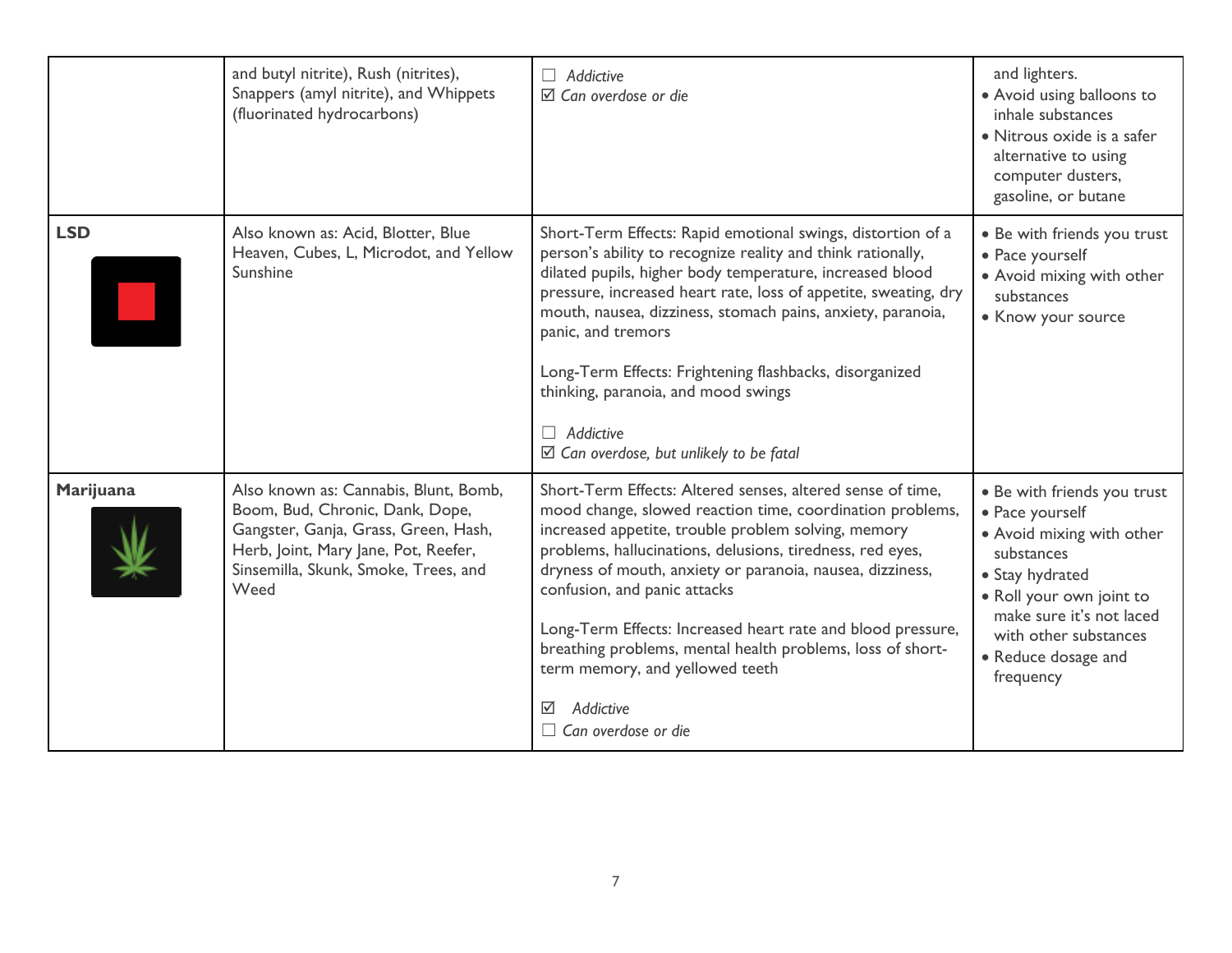| <b>Synthetic</b><br><b>Cannabinoids</b>                                  | Also known as: Spice, Black Mamba, Bliss,<br>Bombay Blue, Fake Weed, Genie,<br>K2, Moon Rocks, Skunk, Smacked,<br>Yucatan Fire, and Zohai                                                                                                                     | Short-Term Effects: Fast heart rate, increased blood<br>pressure, throwing up, agitation, extreme anxiety, paranoia,<br>hallucinations, feeling confused, violent behavior, suicidal<br>thoughts<br>Long-Term Effects: Uknown<br>$\boxtimes$ Addictive<br>$\boxtimes$ Can overdose or die                                                                                                                                                                 | • Be with friends you trust<br>· Pace yourself<br>• Avoid mixing with other<br>substances<br>• Know your source<br>• Reduce dosage and<br>frequency                                                                                                                                 |
|--------------------------------------------------------------------------|---------------------------------------------------------------------------------------------------------------------------------------------------------------------------------------------------------------------------------------------------------------|-----------------------------------------------------------------------------------------------------------------------------------------------------------------------------------------------------------------------------------------------------------------------------------------------------------------------------------------------------------------------------------------------------------------------------------------------------------|-------------------------------------------------------------------------------------------------------------------------------------------------------------------------------------------------------------------------------------------------------------------------------------|
| <b>MDMA</b>                                                              | Also known as: Ecstasy, Molly, Adam,<br>Beans, Clarity, Doves, E, Empathy, Eve,<br>Hug, Love Drug, Lover's Speed, Peace,<br>Uppers, X, and XTC                                                                                                                | Short-Term Effects: Decrease in appetite, increased heart<br>rate and blood pressure, increased body temperature,<br>muscle tension, teeth clenching, low sex drive and difficulty<br>reaching orgasm, blurred vision, nausea, dizziness, faintness,<br>dehydration, mild depression, and fatigue<br>Long-Term Effects: Confusion, depression, and memory and<br>attention problems<br>Unknown if addictive<br>$\boxtimes$ Can overdose or die            | • Be with friends you trust<br>· Pace yourself<br>· Avoid mixing with other<br>substances<br>• Stay hydrated<br>• Know your source. Pills<br>are usually mixed with<br>other substances that are<br>more harmful. A testing<br>kit can help determine<br>the purity of the Ecstasy. |
| <b>Opioids:</b><br>• Heroin<br>• Prescription Pain<br><b>Medications</b> | Also known as: Black Tar, Brown Sugar,<br>China White, Chiva, Dope, H, Hop,<br>Horse, Junk, O, Ska, Skag, Skunk, Smack,<br>Tar, and White Horse<br>Examples:<br>Oxycodone: OxyContin, Percodan,<br>Percocet<br>Hydrocodone: Vicodin<br>Diphenoxylate: Lomotil | Short-Term Effects: Tiny pupils, dry mouth, clouded thinking,<br>itchy skin, sweating, runny nose, body aches, sedation,<br>sleeplessness, constipation, nausea, slowed breathing and<br>heart rate, lowered libido, vomiting, and flu-like symptoms<br>that last 4-12 days<br>Long-Term Effects: Infection of the heart, liver and kidney<br>disease, lung problems, and mental health problems<br><b>⊠</b> Addictive<br>$\boxtimes$ Can overdose or die | • Be with friends you trust<br>· Pace yourself<br>· Avoid mixing with other<br>substances<br>• If injecting, don't share<br>needles<br>• Avoid long term use;<br>after 3-4 weeks of steady<br>use the body becomes<br>physically dependent on<br>the drug                           |
|                                                                          | Morphine: Katian, Avinza<br>Codeine<br>Fetanyl: Duragesic<br>Also known as: Happy Pills, Hillbilly                                                                                                                                                            |                                                                                                                                                                                                                                                                                                                                                                                                                                                           |                                                                                                                                                                                                                                                                                     |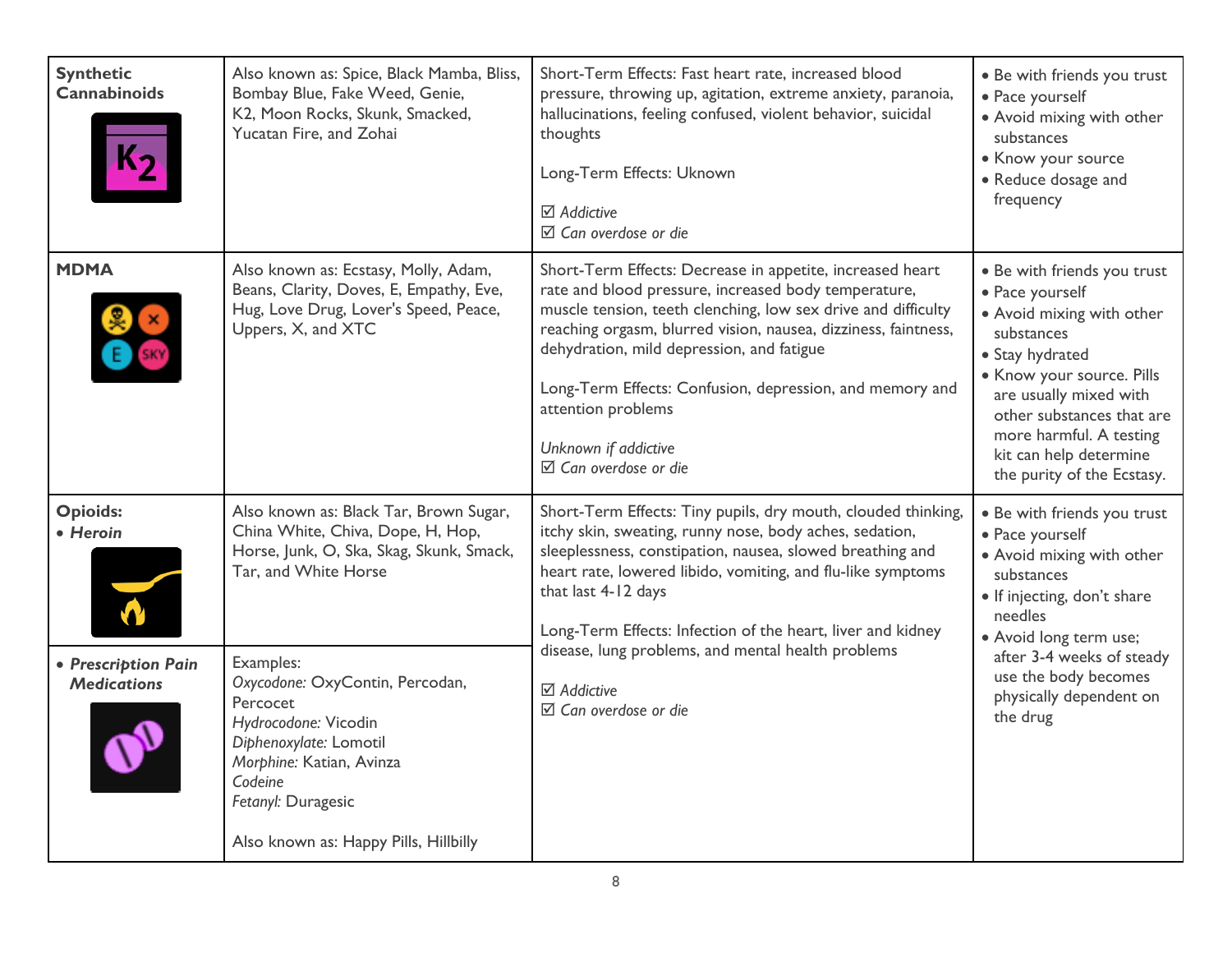|                                                 | Heroin, OC, Oxy, Oxycotton, Percs, and<br><b>Vikes</b>                                                                                                                                                                                                                                                                                |                                                                                                                                                                                                                                                                                                                                                                                                                                                                                                                                                                                                                                                                                                                                                                   |                                                                                                                                                                                                                                                              |
|-------------------------------------------------|---------------------------------------------------------------------------------------------------------------------------------------------------------------------------------------------------------------------------------------------------------------------------------------------------------------------------------------|-------------------------------------------------------------------------------------------------------------------------------------------------------------------------------------------------------------------------------------------------------------------------------------------------------------------------------------------------------------------------------------------------------------------------------------------------------------------------------------------------------------------------------------------------------------------------------------------------------------------------------------------------------------------------------------------------------------------------------------------------------------------|--------------------------------------------------------------------------------------------------------------------------------------------------------------------------------------------------------------------------------------------------------------|
| <b>Prescription</b><br><b>Depressants</b>       | Examples:<br>Barbiturates: Mebaral, Luminal, Nembutal<br>Benzodiazepines: Xanax, Klonopin, Valium,<br>ProSom, Ativan<br>Sleep Medications: Lunesta, Ambien,<br>Sonata<br>Also known as: A-minus, Barbs, Candy,<br>Downers, Phennies, Red Birds, Reds,<br>Sleeping Pills, Tooies, Tranks, Yellow<br>Jackets, Yellows, and Zombie Pills | Short-Term Effects: Slurred speech, poor concentration,<br>confusion, dizziness, shallow breathing, slowed breathing,<br>sleepiness, lack of coordination<br>Long-Term Effects: Unknown<br>$\boxtimes$ Addictive<br>$\boxtimes$ Can overdose or die                                                                                                                                                                                                                                                                                                                                                                                                                                                                                                               | • Be with friends you trust<br>• Pace yourself<br>• Do not mix with alcohol<br>• Do not drive after using<br>depressants                                                                                                                                     |
| Stimulants:<br>• Prescription<br>(Amphetamines) | Examples: Dexedrine, Adderall, Ritalin,<br>and Concerta<br>Also known as: Bennies, Black Beauties,<br>Crosses, Hearts, JIF, LA Turnaround,<br>MPH, R-ball, Roses, Skippy, Speed, Study<br>Drugs, The Smart Drug, Truck Drivers,<br>Uppers, and Vitamin R                                                                              | Short-Term Effects: Increased heart rate and blood pressure,<br>irregular heartbeat, dangerously high body temperature,<br>wide eyes, dilated pupils, restlessness, welts/skin sores,<br>nausea, vomiting, diarrhea, headaches, irritability, moodiness,<br>anxiousness, shortness of breath, aggressiveness,<br>nervousness, paranoia, twitching, jaw clenching, dehydration,<br>exhaustion, depression, mental confusion, and insomnia<br>Long-Term Effects: Heart attack, severe depression and<br>suicidal tendencies, extreme paranoia and panicking, violent<br>behavior, psychosis, fatal kidney and lung disorders, possible<br>brain damage, weakened immune system, liver damage,<br>seizures, severe dental problems, loss of sex drive, and<br>stroke | • Be with friends you trust<br>• Pace yourself<br>• Mixing with opioids or<br>alcohol increases the risk<br>of overdosing<br>• Eat and stay hydrated<br>• Know your source<br>• If given the choice, avoid<br>injecting as it is the<br>riskiest form of use |
| • Cocaine                                       | Also known as: Base, Blast Blizzard, Blow,<br>Bump, C, Candy, Charlie, Coca, Coke,<br>Crack, Flake, Nose Candy, Powder,<br>Rock, Snow, and Toot                                                                                                                                                                                       |                                                                                                                                                                                                                                                                                                                                                                                                                                                                                                                                                                                                                                                                                                                                                                   |                                                                                                                                                                                                                                                              |
| • Methamphetamine                               | Also known as: Chalk, Crank, Crystal,<br>Fire, Glass, Go Fast, Ice, Meth, Speed, and<br>Tina                                                                                                                                                                                                                                          | $\boxtimes$ Addictive<br>$\boxtimes$ Can overdose or die                                                                                                                                                                                                                                                                                                                                                                                                                                                                                                                                                                                                                                                                                                          |                                                                                                                                                                                                                                                              |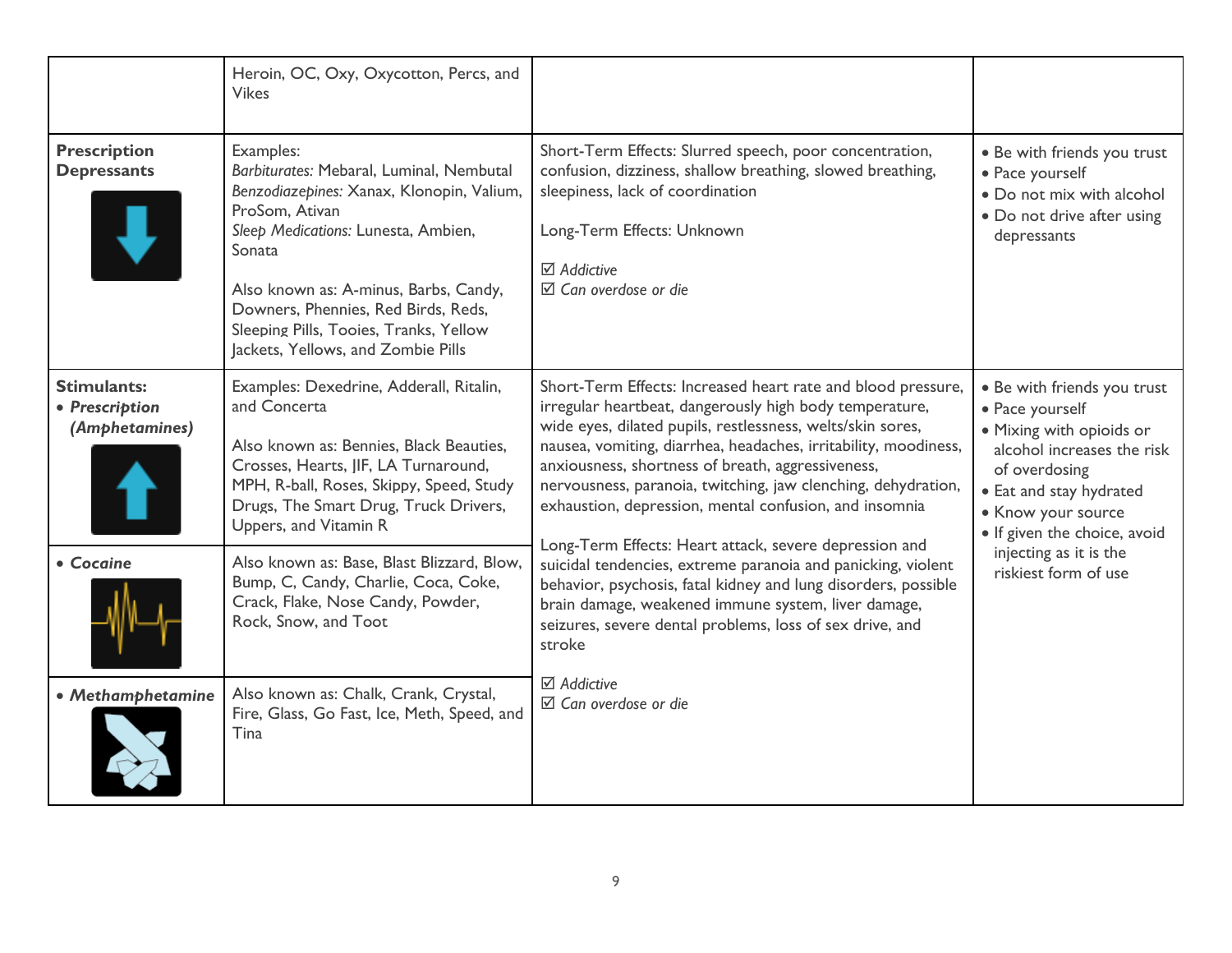| <b>Tobacco / Nicotine</b> | Also known as:<br>Cigarettes: Butts, Cigs, Smokes<br>Smokeless Tobacco: Chew, Dip, Snuff,<br>Snus, and Spit Tobacco<br>Hookah: Goza, Hubble-bubble, Narghile,<br>Shisha, and Waterpipe<br>Vaping: E-cigarettes, E-cigs, JUULing | Short-Term Effects: Increased pulse rate and blood pressure,<br>reduced appetite, bad breath, yellow teeth, shortness of<br>breath, dizzy, nauseous, clothes and hair smell like smoke<br>Long-Term Effects: Lung disease (bronchitis, cancer), heart<br>disease, difficulty breathing, throat cancer, anxiety,<br>depression, irritability, and restlessness<br>$\boxtimes$ Addictive<br>$\boxtimes$ Can overdose or die | • Pace yourself<br>• Know your source<br>• Reduce dosage and<br>frequency<br>• Avoid smoking around<br>young people, especially<br>those with asthma<br>problems<br>• Avoid smoking indoors |
|---------------------------|---------------------------------------------------------------------------------------------------------------------------------------------------------------------------------------------------------------------------------|---------------------------------------------------------------------------------------------------------------------------------------------------------------------------------------------------------------------------------------------------------------------------------------------------------------------------------------------------------------------------------------------------------------------------|---------------------------------------------------------------------------------------------------------------------------------------------------------------------------------------------|
|---------------------------|---------------------------------------------------------------------------------------------------------------------------------------------------------------------------------------------------------------------------------|---------------------------------------------------------------------------------------------------------------------------------------------------------------------------------------------------------------------------------------------------------------------------------------------------------------------------------------------------------------------------------------------------------------------------|---------------------------------------------------------------------------------------------------------------------------------------------------------------------------------------------|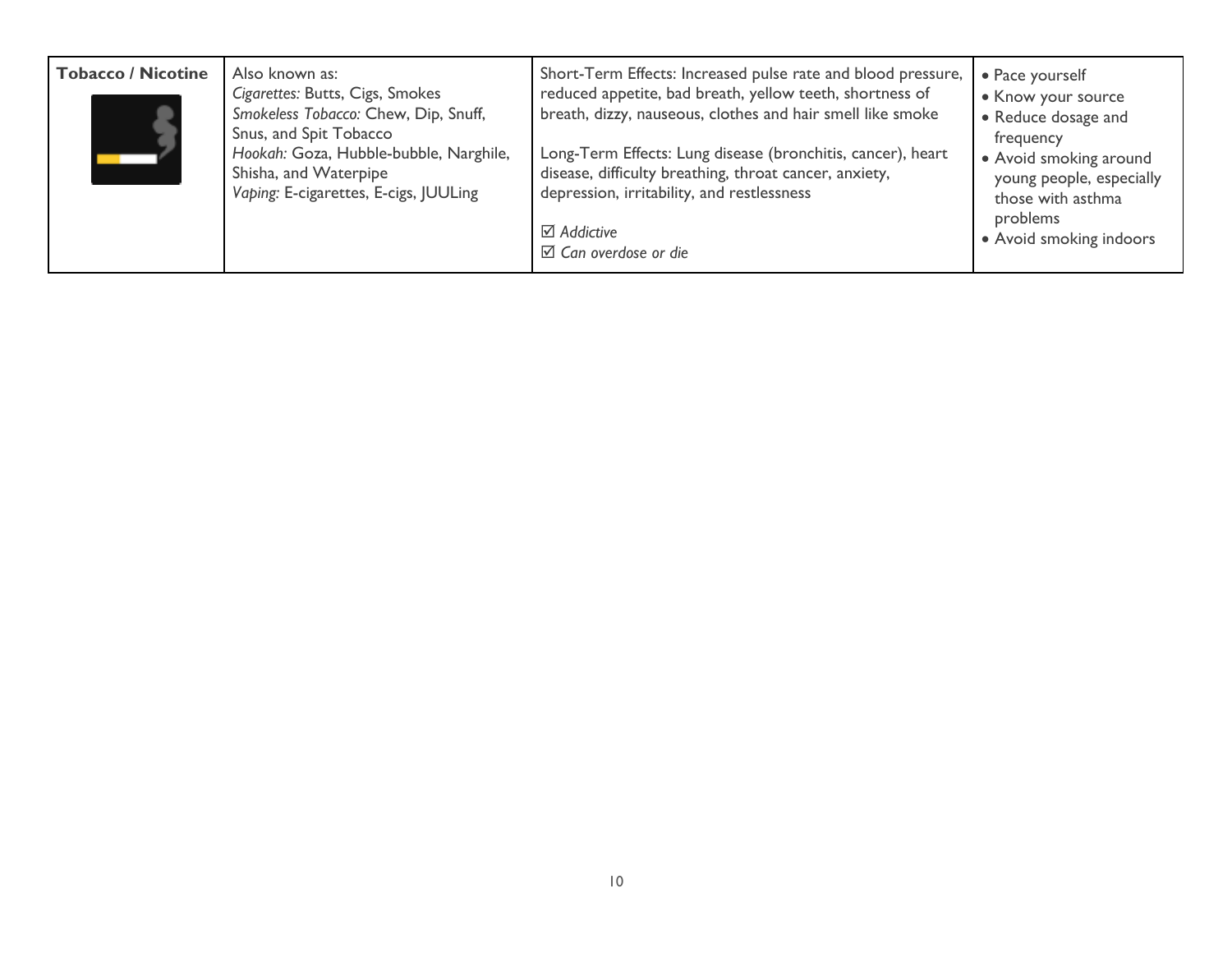### Activity: An Introduction to Substance Use, Misuse, and Dependence (20 min)

#### **In this activity, participants will:**

• Differentiate between substance use, misuse, and dependence.

#### **You will need:** Computer, internet

- 1. Say: "Now we are going to define different levels of substance use."
- 2. Ask the students to define "Substance Use," "Substance Misuse," and "Substance Dependence" and briefly discuss how they came up with those definitions.
- 3. Share the following definitions with students via the chat box:
	- a. **Use:** Refers to any use of illegal substances.
	- b. **Misuse:** The improper or unhealthy use of a prescription medication or alcohol. It also includes using prescription drugs in ways other than prescribed or using someone else's prescription.
	- c. **Dependence:** A person's inability to control the impulse to use substances even when there are negative consequences.[4](#page-10-0) There are 2 kinds:
		- i. **Physical dependence:** The need to use a substance to prevent withdrawal symptoms. Often accompanied by building tolerance (need more to feel the effects).
		- ii. **Psychological dependence:** The condition in which user relies on substance to be able to function.
- 4. Say: "NIDA's definition may be different than what you are used to. According to these definitions, use and misuse are the same levels of use, just different types of substances. It is important to be able to understand the difference between use/misuse and dependence because it can help a person identify when substance use is possibly becoming a problem. Now that we have common definitions for these words, we are going to practice what this can look like with common scenarios. We are going to do this through a game of Kahoot. There will be a statement from a person and you will determine whether it is substance use, misuse, or dependence." *Facilitator's Note: Check to see if students have access to a computer or a computer and a cellphone/tablet. If they only have access to a cellphone or tablet, then you can share your screen (with the question on one side and the answer choices on the other) and play all together.*
- 5. Open "Substance Use, Misuse, and Dependence" Kahoot: [https://create.kahoot.it/share/substance-use-misuse](https://create.kahoot.it/share/substance-use-misuse-and-dependence/0a021044-ba3c-4885-bc58-89d886444490)[and-dependence/0a021044-ba3c-4885-bc58-89d886444490](https://create.kahoot.it/share/substance-use-misuse-and-dependence/0a021044-ba3c-4885-bc58-89d886444490)
- 6. Click on "Play as guest"
- 7. Click on "Classic".
- 8. The unique Game PIN will be displayed on the screen. Share your screen with the students.
- 9. Have students access the game either through the Kahoot app on their phone or going to [http://www.kahoot.it](http://www.kahoot.it/) on their internet browser. If students access Kahoot through their internet browser, let them know that they will need to either split their computer screen so they can see both the screen you are sharing through Zoom as well as the internet browser page OR click between the Zoom and the Kahoot windows.

<span id="page-10-0"></span> <sup>4</sup> National Institute on Drug Abuse. (2018). *The Science of Drug Use and Addiction: The Basics.* Web: October 24, 2015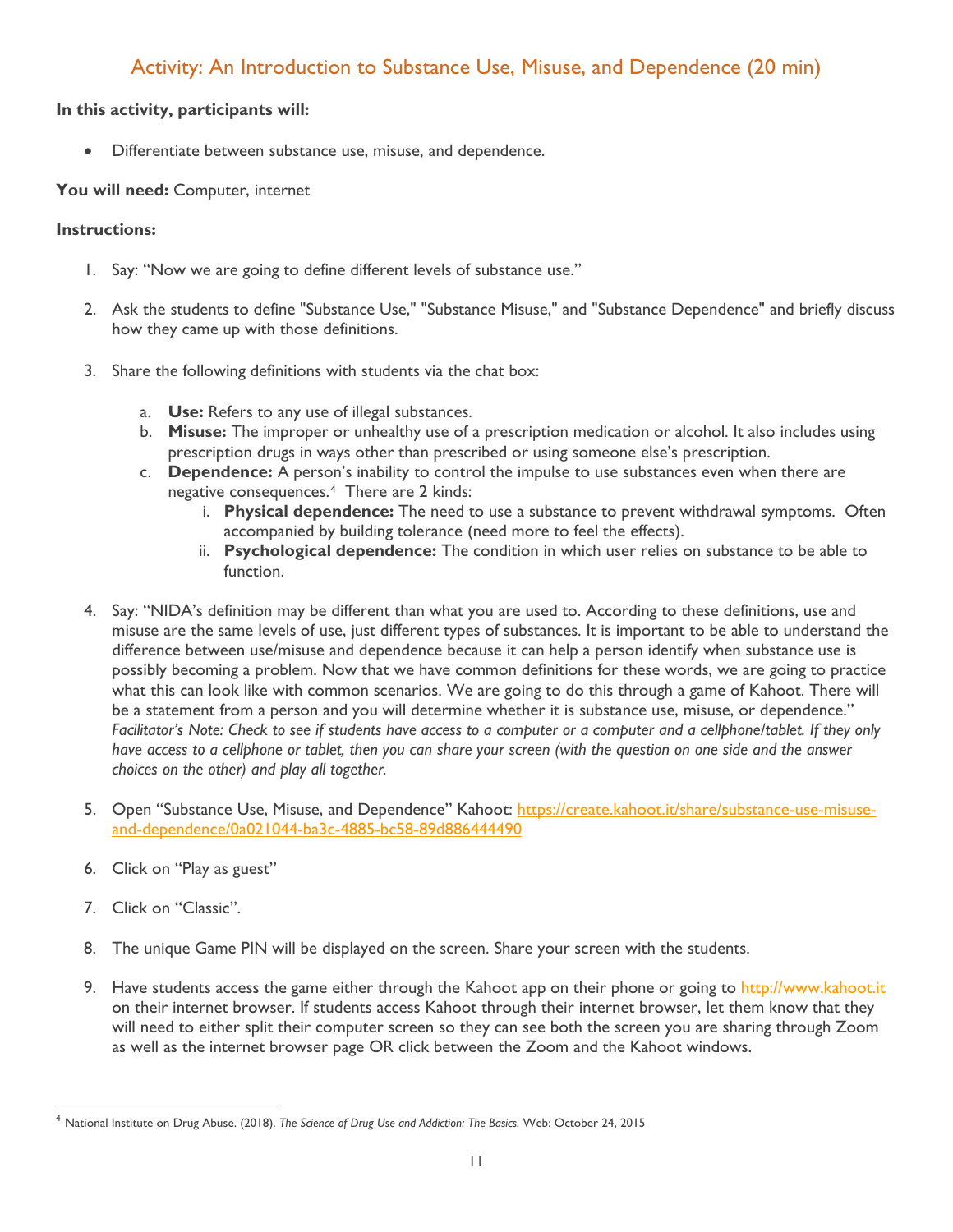- 10. Say: "On my shared screen you will see the question and possible answers (with corresponding shapes and colors). On your phone or internet browser you will see the same shapes and colors. When it is time to answer the question, you should select the shape/color that corresponds to the answer you want. You get points for getting the correct answer combined with how quickly you answer."
- 11. Instruct students to enter in the unique Game PIN. Students can then enter in their "nickname". Let students know the first question will be a sample question.
- 12. Once all the students' names are displayed in the waiting screen, you can press "Start." The game will begin and students can enter in their answers while the screen displays interactive questions and responses. *Facilitator's Note: During gameplay, you can use the spacebar or mouse to go to the next question.*
- 13. Below are the questions and answers. After each question, ask participants to explain their reasoning:
	- a. I don't drink that often, but when I do, I drink to get trashed. Misuse
	- b. I usually smoke weed every weekend with my friends. Misuse
	- c. I smoke weed when I need to relax. Dependence
	- d. I usually vape on my way to school, it helps me relax before I have to sit in class all day. Dependence
	- e. Every once in a while, I take pills like Adderall for fun with friends. Misuse
	- f. I've blacked out on cocaine three times in my life. Use
	- g. I have a hard time sleeping, so most nights I vape. It's really hard to sleep without doing it. **Dependence**
	- h. I took ecstasy at a party just to see what it was like. Use
- 14. At the end of the game, click "Feedback and Results."
- 15. Say**: "**Health professionals call substance use, misuse, and dependence, **substance use disorders** or SUDs. Our brains do not fully mature until about age 25 and, because our brains are not fully developed, substance use permanently structurally changes our brains. Because of this, the adolescent brain is more susceptible to SUDs."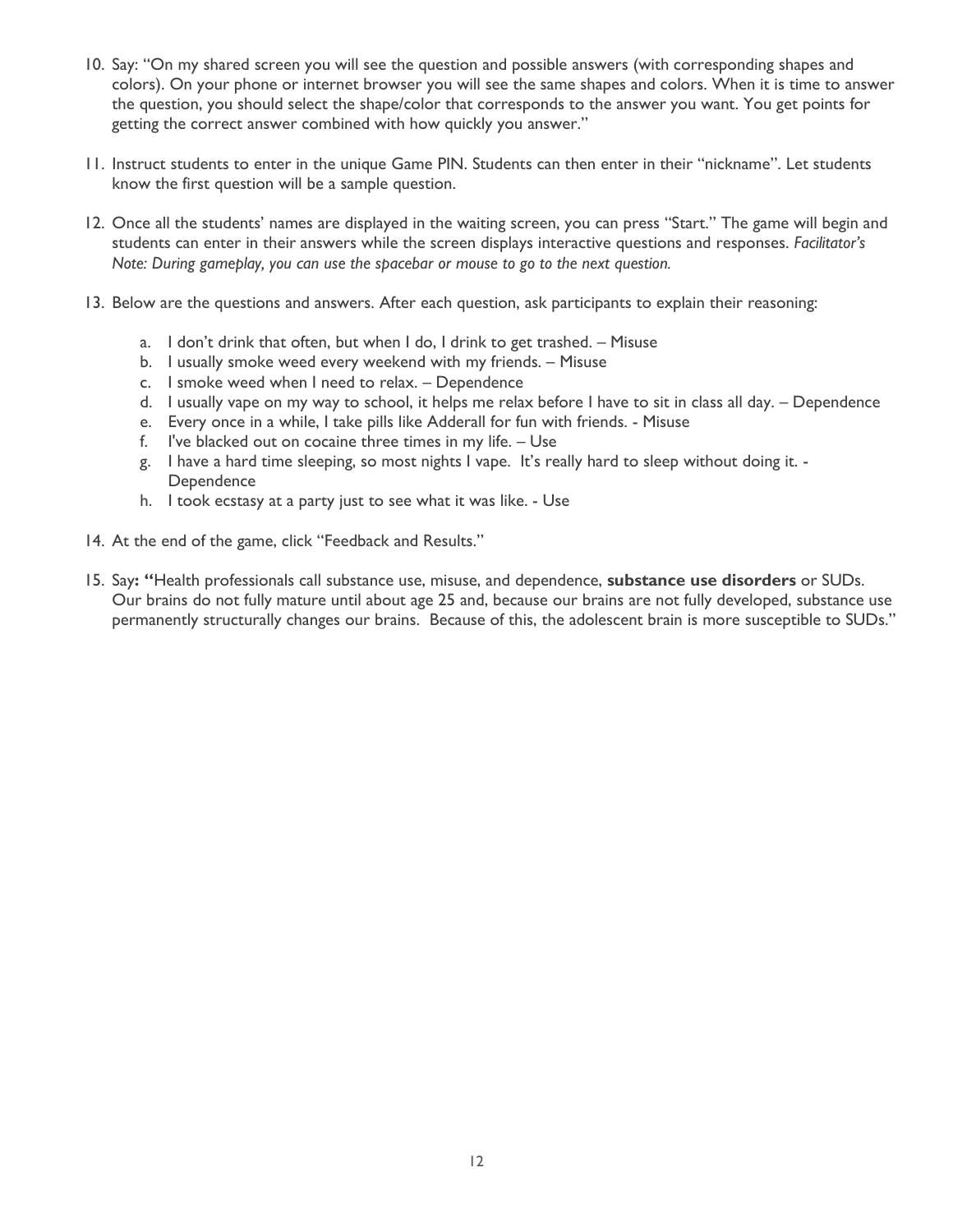# Activity: Addiction as a Disease<sup>[5](#page-12-0)</sup> (25 minutes)

#### **In this activity, participants will:**

- Understand the stigma surrounding addiction.
- Learn about addiction as a disease.

You will need: Computer, internet, Facilitator Handout 1, pdf of Handout 2

- 1. *Facilitator's Note (trigger warning): This can be a sensitive topic. Make sure you revisit your community agreements. Also place emphasis on self-care (such as breaks, stepping out, etc.) and acknowledge that people can have their own experiences with stigma.*
- 2. Say: "Stigma is defined as the experience of being 'deeply discredited' or marked due to one's 'undesired differentness.'[6](#page-12-1) Another way to think about stigma is as negative stereotypes. People who have an addiction to substances experience stigma on a regular basis. Some substances and substance users are more stigmatized than others. Can you think of any drugs or groups of people that are judged more than others?"
- 3. Ask: "Has anyone heard of the War on Drugs?"
- 4. Show "The War on Drugs: From Prohibition to Gold Rush" video, [http://www.drugpolicy.org/issues/brief](http://www.drugpolicy.org/issues/brief-history-drug-war)[history-drug-war.](http://www.drugpolicy.org/issues/brief-history-drug-war)
- 5. Say: "The United States imprisons more people than any other nation in the world largely due to the war on drugs. Misguided drug laws and harsh sentencing requirements have produced unequal outcomes for people of color. Although rates of drug use and sales are similar across racial and ethnic lines, Black and Latinx people are far more likely to be criminalized than white people. Racism, ageism, and poverty play a big role in the criminalization of drugs. Young people of color are more likely to be targeted and arrested for their drug use." (Stat to offer: African Americans are 13% of the US population and 13% of US drug users, but 35% of drug arrest, 55% of drug convictions & 74% of those sentenced to prison for drugs.)
- 6. Say: "We are in a place where we can change how the criminalization of drugs is handled. On a societal level, rather than lock people up for their substance using behaviors, we think it's more effective to offer them support in the form of drug treatment services. On a school level, rather than suspend and expel students for substance use, offer them substance use programs or counseling."
- 7. Say: "This stigma can play out on an individual level as well. I am going to share a few scenarios on the screen and ask for volunteers to read the scenarios out loud." *Facilitator's Note: Share screen with Facilitator's Handout 1.*
- 8. Say: "Of course not all family members and friends hold these attitudes and beliefs. However it is important to acknowledge that some people do attribute negative stereotypes to SUDs, and this can impact a person's willingness to access services."
- 9. Have students discuss: *Facilitator's Note: If possible, use breakout rooms for smaller group discussions. Ask students to take notes and report back to larger group.*
	- a. What are some of the issues related to stigma in this scenario?

<span id="page-12-0"></span> <sup>5</sup> Adapted from: Center for Addiction and Mental Health. *Beyond the Label.* Canada.

<span id="page-12-1"></span><sup>6</sup> Drug Policy Alliance. *Stigma and People Who Use Drugs.* Web: January 29, 2020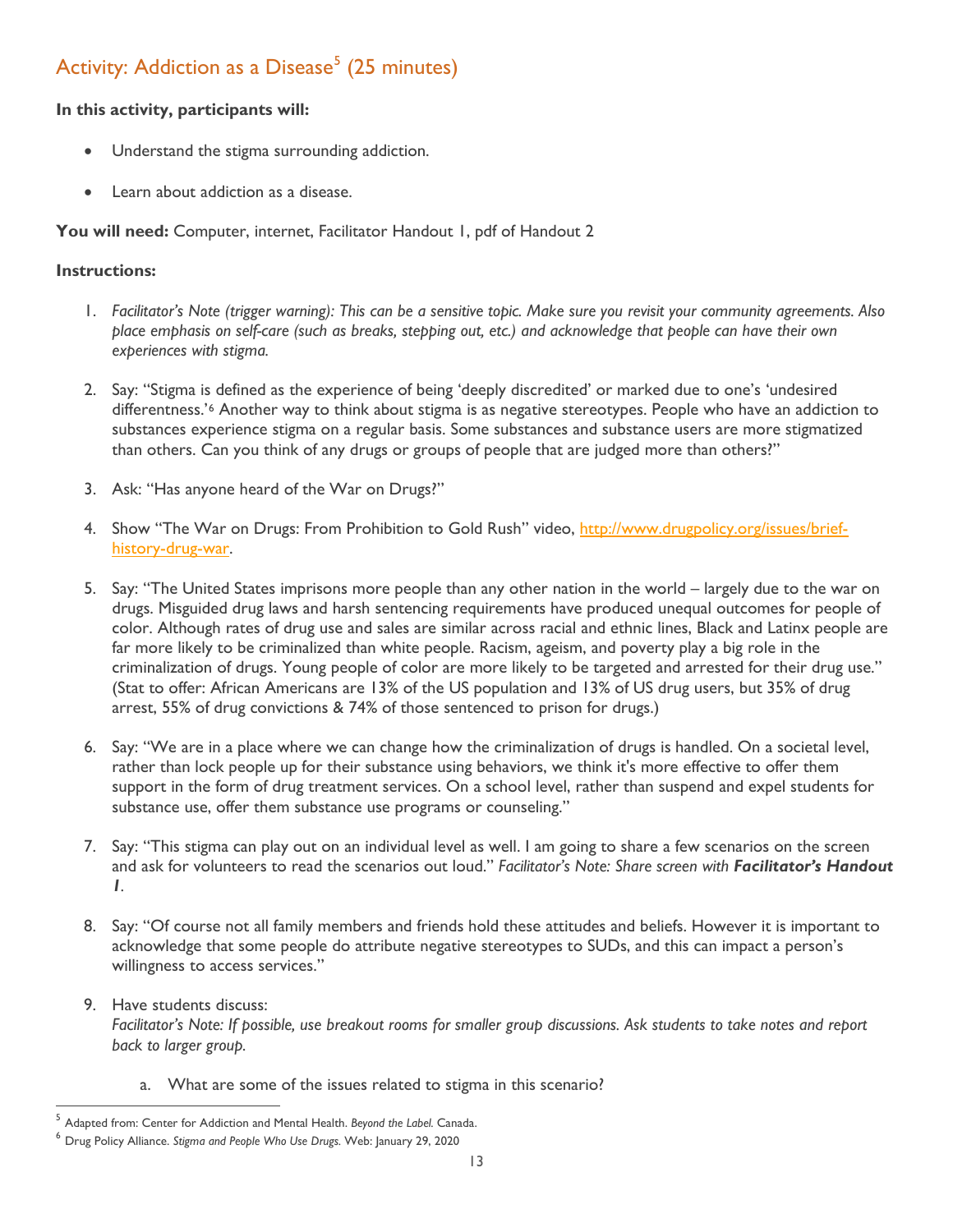- b. What are some of the barriers that stop this person from getting the help they need?
- c. What could you say if you heard this?
- 10. Say: "Now we are going to switch gears a little and learn about addiction as a disease."
- 11. Show "Addiction & the Brain" video, [https://preventionactionalliance.org/learn/about-addiction/.](https://preventionactionalliance.org/learn/about-addiction/)
- 12. Say: "Understanding that addiction is a disease can reduce the stigma associated with addiction. Addiction is not a choice, it is a disease. If the people in these scenarios knew addiction was a disease, how might it change their views?"
- 13. Say: "When people are sick with a disease we surround them with support and try to help them get connected to services, we should do the same with addiction. When looking for substance use services for yourself or a friend, a great place to start is your school-based health center." *Facilitator's Note: Share with students the best way to get in contact with their SBHC.*
- 14. Share *Handout 2* with students.
- 15. For additional curricula and resources on SUDs, see *Facilitator Handout 2*.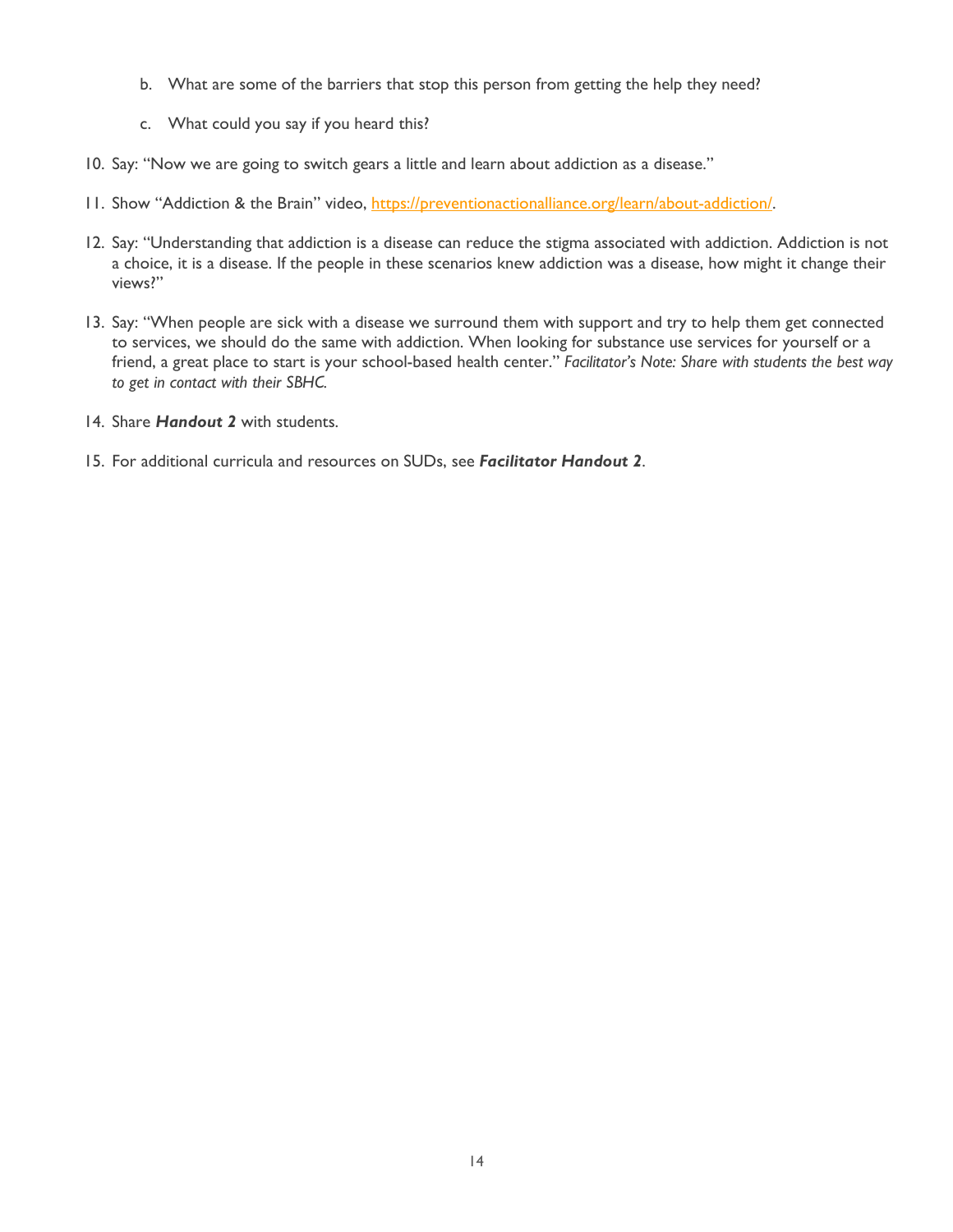### Facilitator's Handout 1: Stigma Scenarios

From a friend: I felt sorry for Walter when he tore his ACL. It's not his fault that football is such a rough sport, but now he's buying pain killers from his teammates and getting into all kinds of trouble. He should just stop already.

From a parent/guardian to their child: I don't want you going over to Fatima's house. I heard her mother just got out of the hospital from an overdose. If she's on drugs, you never know what she might do.

From a friend: I think Joe has a drinking problem, he got completely wasted at the party last night. Before it was okay but he's taken it to another whole level. It's so annoying to take care of him when he's wasted, we don't want to have to keep doing that.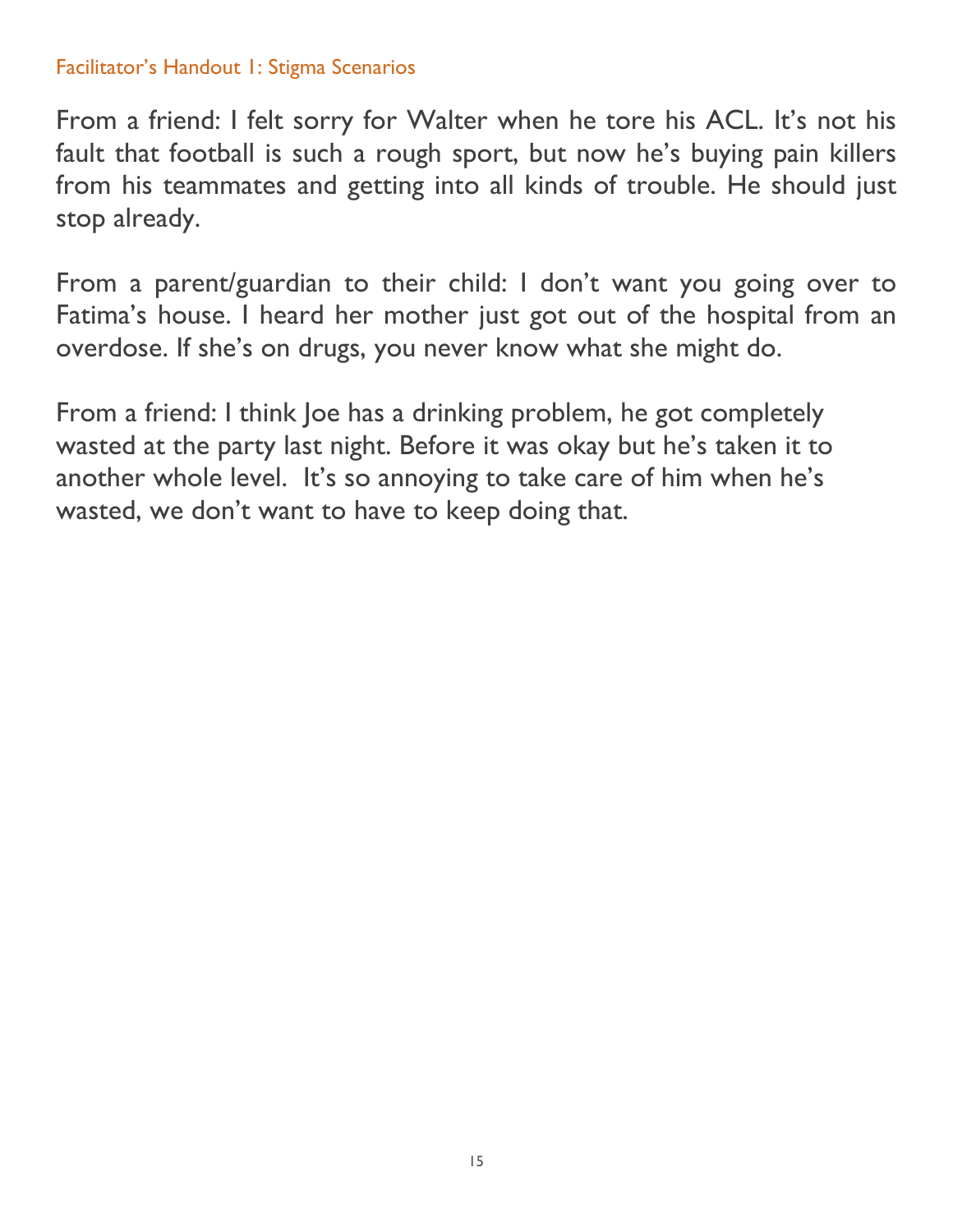### Handout 2: Additional Resources

We know that additional questions about substance use may come up. Below are some good resources:

- **Just Think Twice** <https://www.justthinktwice.gov/>
- **National Institute on Drug Abuse for Teens** <https://teens.drugabuse.gov/>
- **PA Opioid Prevention Project -** <https://www.paopioidprevention.org/>
- **Dance Safe** <https://dancesafe.org/top-10-safety-tips-from-dancesafe/>
- **Truth Campaign** <https://www.thetruth.com/>